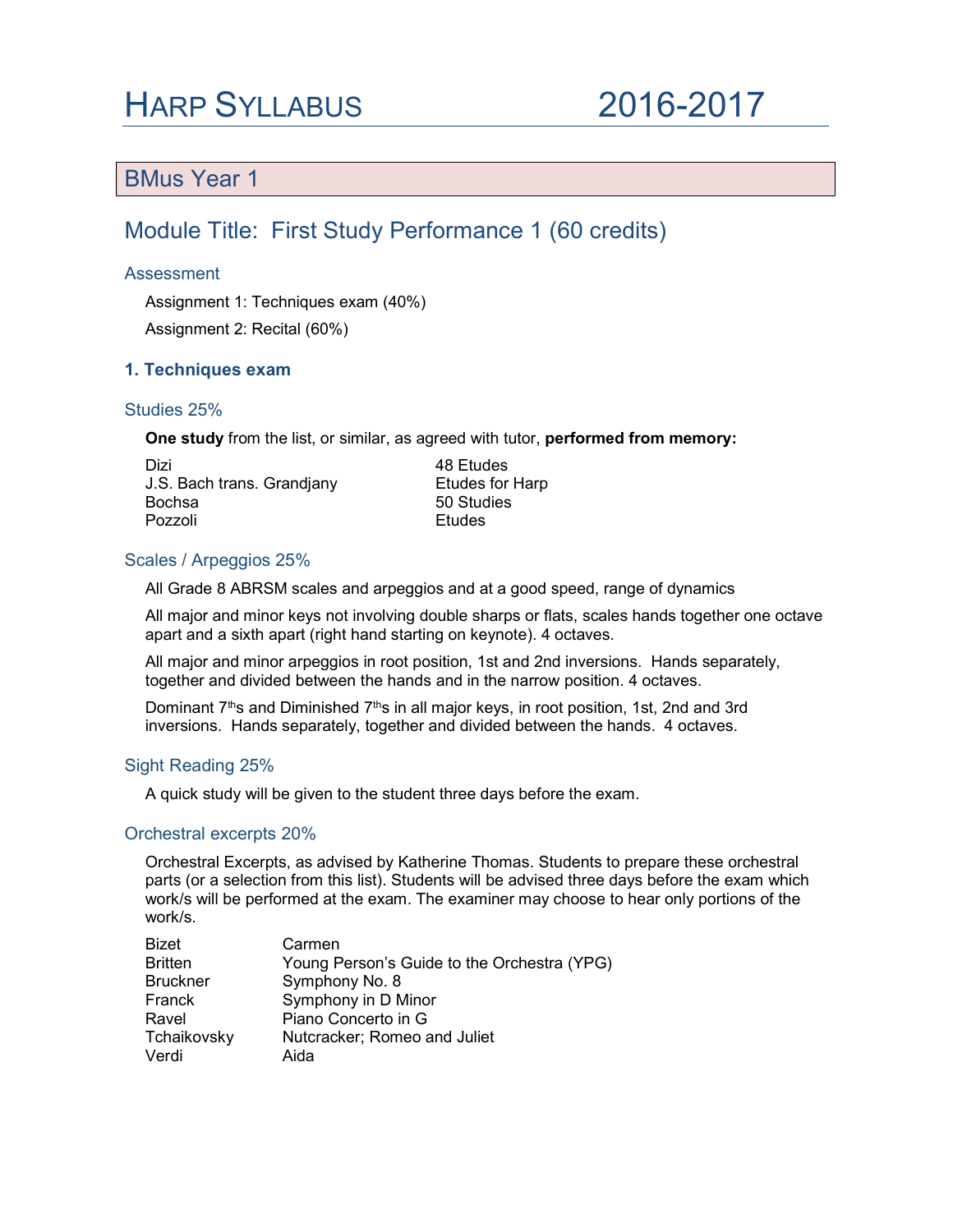#### Attendance at Performance Classes 5%

You are required to attend all solo performance classes for your instrument/year group during the year. The register will be taken at the start and finish of each class. Permission must be obtained for any absence. Attendance of 90% or more throughout the year will mean a contribution to the Technical Examination total of 5%. For anyone whose attendance is less than 90%, no marks will be added to their total. Permitted absences are of course not counted.

#### 2. Performance

Students are required to perform a programme lasting 17-20 minutes. If you have more than this the examiner may stop you. Your mark will reflect the Learning Outcomes as described in the student handbook, and may be influenced by programmes that are under length or inappropriate to your level of study.

Your programme must include a 'classical' piece, sonata or sonata movement. (Something written between c.1730-1830 for example, CPE Bach, Backofen, Cardon, Sophia Corri (Dussek), Krumpholtz, Mayer, Naderman, John Parry etc.) Contrast this with something romantic or contemporary, agreed in consultation with your harp tutor. Minimum standard grade 7 Trinity/ABRSM but it doesn't have to be on any exam syllabus.

### Module Title: Professional Portfolio 1: First Study Activities 1 (15 credits)

Your department will run a programme of classes, masterclasses and other first study activities that you are expected to attend. This will constitute a contract which students must sign and which will be logged in the department. Registers will be taken at all these classes. Your attendance at specified classes, notably those where the success of the class depends on the presence of all students to run properly, will contribute to the final calculation of your overall rate of attendance at the end of the year.

Poor attendance may result in your mark in this module being capped. Details can be found at https://icity.bcu.ac.uk/adm/birmingham-conservatoire/Orchestra-and-Ensembles/Absenceand-Lateness-Policy

For first-year harp players the activities are:

Regular Harp Class workshops (Rita Schindler), performance classes (Eleanor Turner) Orchestral Coaching and Mini-Courses (Katherine Thomas) as well as occasional masterclasses, details of which are published at the beginning of each term. (These may include classes in Pedagogy (taught by Katherine Thomas) which you will be assessed on in Year 3. Consistent attendance and thorough note-taking are important.

Rehearsals, weekly tuition and performances in internal concerts and classes.

Attendance at all rehearsals and performances in orchestras and other ensembles for which you have been selected by your Head of Department or his/her assistant.

#### **Assessment**

Reflection and Evaluation patchwork assessment (100%).

i) initial self-assessment: time management exercise, identification of strengths, areas for improvement and goals for the year, and a list of required, elective and extra-curricular activities (25%). To be submitted in the third week of term.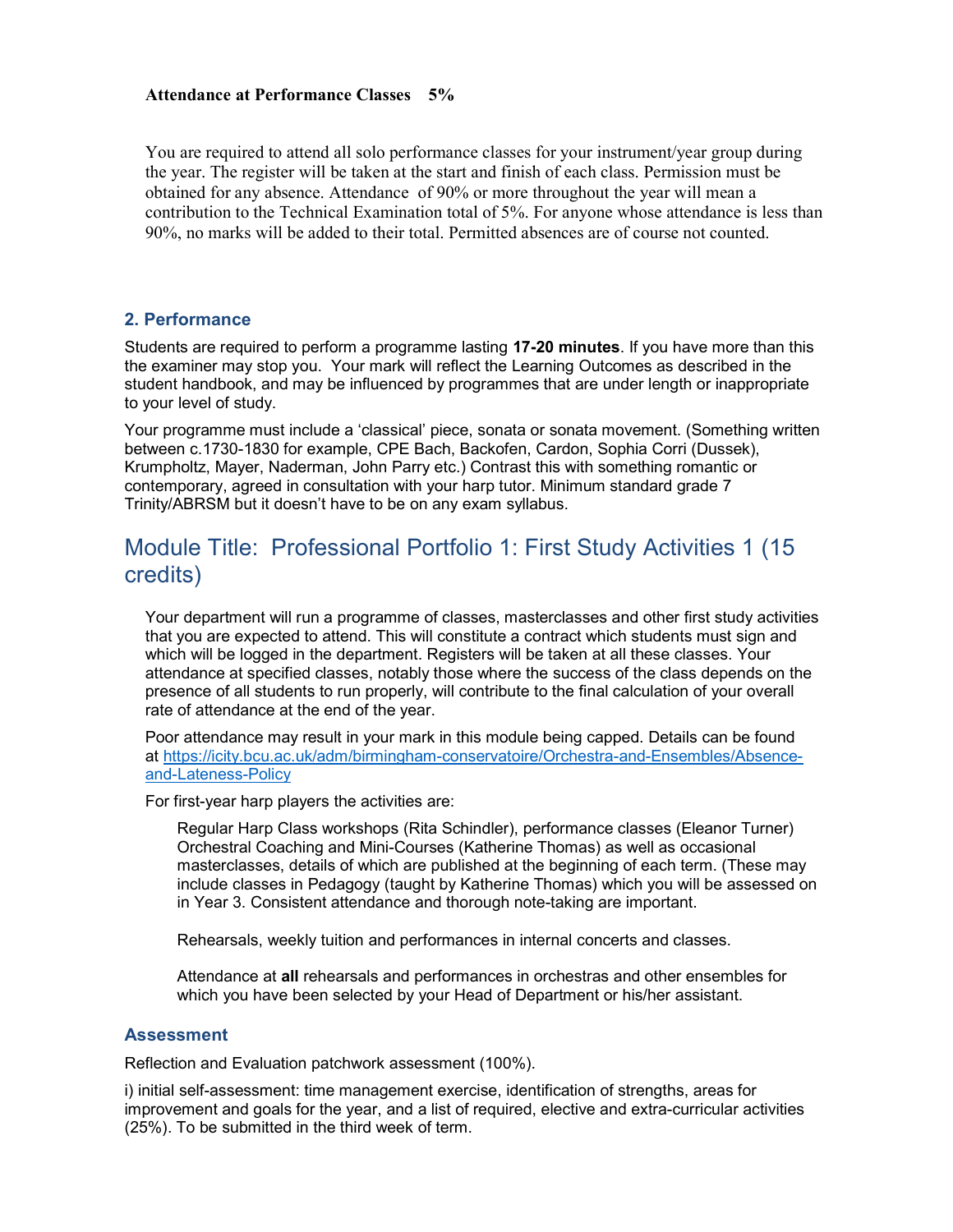ii) final self-assessment evaluating and reflecting on progress, setting goals for future improvement and listing all relevant activities in the course of the year (75%). To be submitted at the end of semester 2.

In addition to the summative assessment, there is also an attendance requirement for this module. Students should read the module description carefully and note the penalties for unreliable attendance. This module cannot be compensated and failure of the attendance requirement will mean re-taking the module in the following year. Failing the module twice may mean that graduation is delayed by a year as this module is a pre-requisite for Professional Portfolio 2; or it may result in a student graduating with an ordinary degree only. For further details, see the module description in the Student Handbook.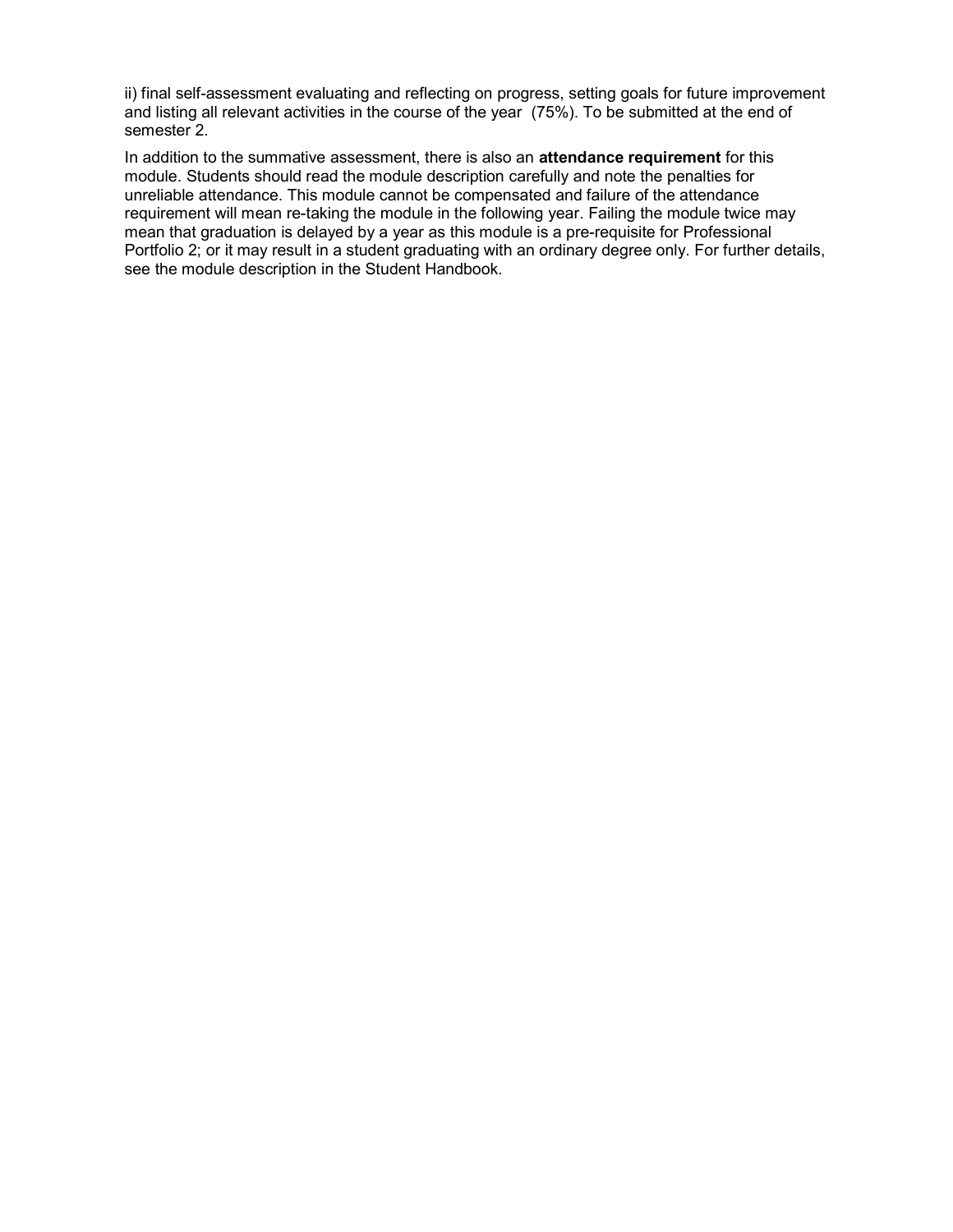## BMus Year 2

### Module Title: First Study Performance 2 (60 credits)

#### Assessment

Assignment 1: Techniques exam (40%)

Assignment 2: Recital (60%)

#### 1. Techniques exam

#### Studies 25%

One study from the list, or similar, as agreed with tutor, performed from memory:

| J.S. Bach trans. Grandiany              | One study, |
|-----------------------------------------|------------|
| John Thomas                             | One study  |
| Salzedo ed. Lawrence                    | One study: |
| <b>Trinity College/Danielle Perrett</b> | Two studie |

y, unless you did one in Yr 1 Techniques y from 'Method for Harp' Ies from Harp Studies and Exercises 2013

#### Scales / Arpeggios 25%

As for Year 1 but to include hands together in contrary motion starting a third (LH starts on tonic) and a sixth apart (RH starts on tonic) in major and harmonic minors only (2 octaves)

Salzedo Conditioning Exercises – chosen by tutor

Glisses and basic jazz chords

#### Sight Reading 25%

A quick study will be given to the student two or three days before the exam. This will be played with the metronome or a click track.

#### Orchestral Excerpts 20%

Orchestral Excerpts, as advised by Katherine Thomas. Students to prepare these orchestral parts (or a selection from this list). Students will be advised three days before the exam which work/s will be performed at the exam. The examiner may choose to hear only portions of the work/s.

| Concerto for Orchestra            |
|-----------------------------------|
| Symphonie Fantastique             |
| Prelude a l'apres midi d'un faune |
| Espana OR Ravel's Alborada        |
| Ma Vlast                          |
| <b>Sleeping Beauty</b>            |
| La forza del destino              |
| Symphony No.1                     |
|                                   |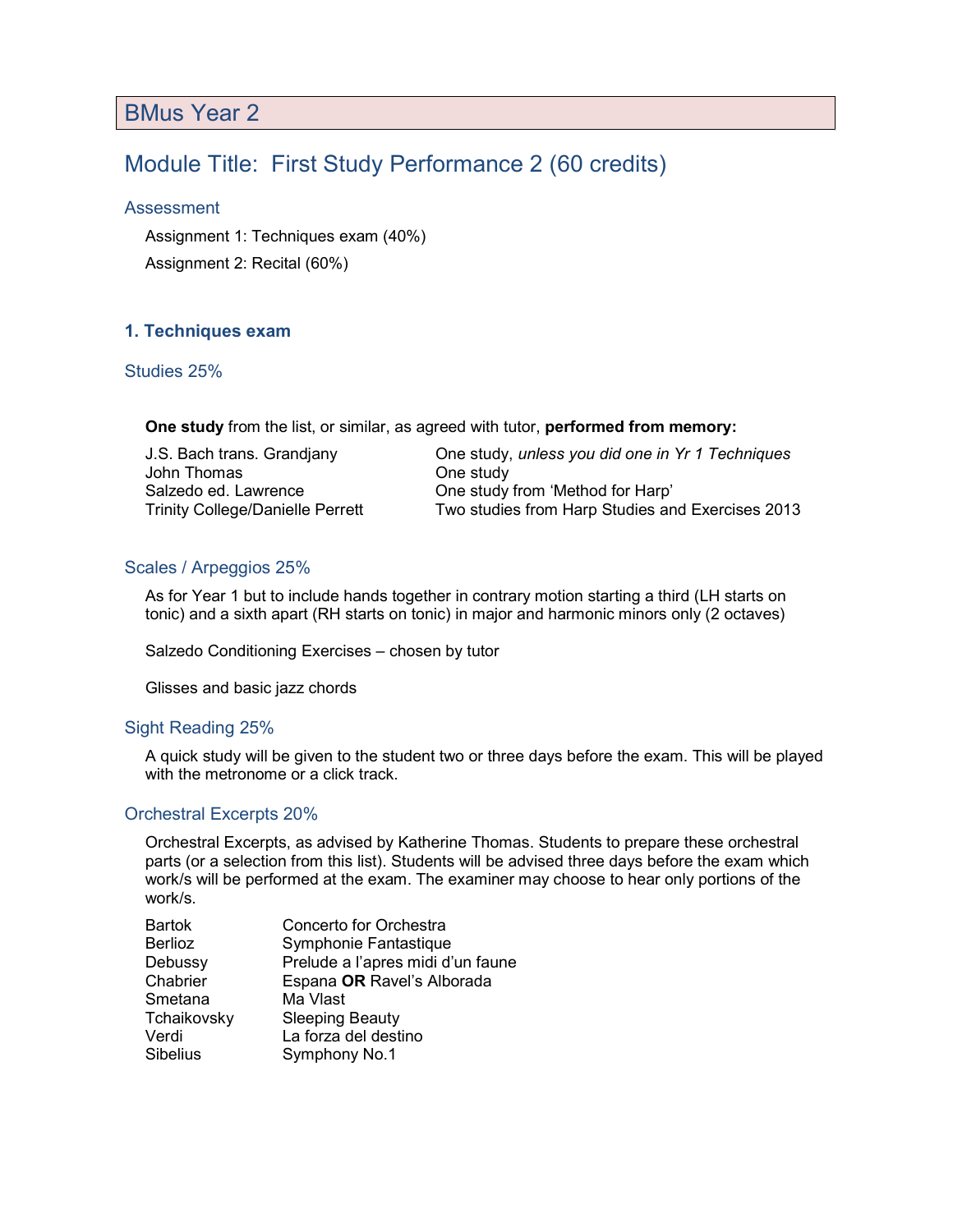#### Attendance at Performance Classes 5%

You are required to attend all solo performance classes for your instrument/year group during the year. The register will be taken at the start and finish of each class. Permission must be obtained for any absence. Attendance of 90% or more throughout the year will mean a contribution to the Technical Examination total of 5%. For anyone whose attendance is less than 90%, no marks will be added to their total. Permitted absences are of course not counted.

#### 2. Performance

Students are required to perform a programme lasting 23-26 minutes. If you have more than this the examiner may stop you. Your mark will reflect the Learning Outcomes as described in the student handbook, and may be influenced by programmes that are under length or inappropriate to your level of study.

You must provide examiners with a full score of everything you play, in the same edition. In a work with piano accompaniment the solo part on its own will not suffice. Failure to meet this requirement may result in a deduction of marks (see Appendix C in the Student Handbook)

Your varied programme must include a classical concerto movement, for example J.C. Bach (Harpsichord Concerto Opus 1, D major), Boieldieu, Dittersdorf, Krumpholtz, Mozart (Piano Concerto, for example, K414 A major – not the flute and harp concerto K299)

Contrast this with one or two other pieces, not in the same style, agreed in consultation with your harp tutor. During the year you will also be expected to prepare and perform chamber music (for example, flute and harp, voice and harp, harp ensemble). At the time of writing, the chamber music aspect is not assessed by marking.

### Module Title: Professional Portfolio 2: Education, Community and Outreach 2 (15 credits)

#### **Performers**

Your department will run a programme of classes, masterclasses and other first study activities that you are expected to attend. This will constitute a contract which students must sign and which will be logged in the department. Registers will be taken at all these classes. Your attendance at specified classes, notably those where the success of the class depends on the presence of all students to run properly, will contribute to the final calculation of your overall rate of attendance at the end of the year.

Poor attendance may result in your mark in this module being capped. Details can be found at https://icity.bcu.ac.uk/adm/birmingham-conservatoire/Orchestra-and-Ensembles/Absenceand-Lateness-Policy

For second-year harp players the activities are:

Regular Harp Class workshops, performance classes and occasional masterclasses, details of which are published at the beginning of each term. (These include classes in Pedagogy (taught by Katherine Thomas) which you will be assessed on in Year 3.)

Rehearsals, tuition and performances in internal concerts and classes.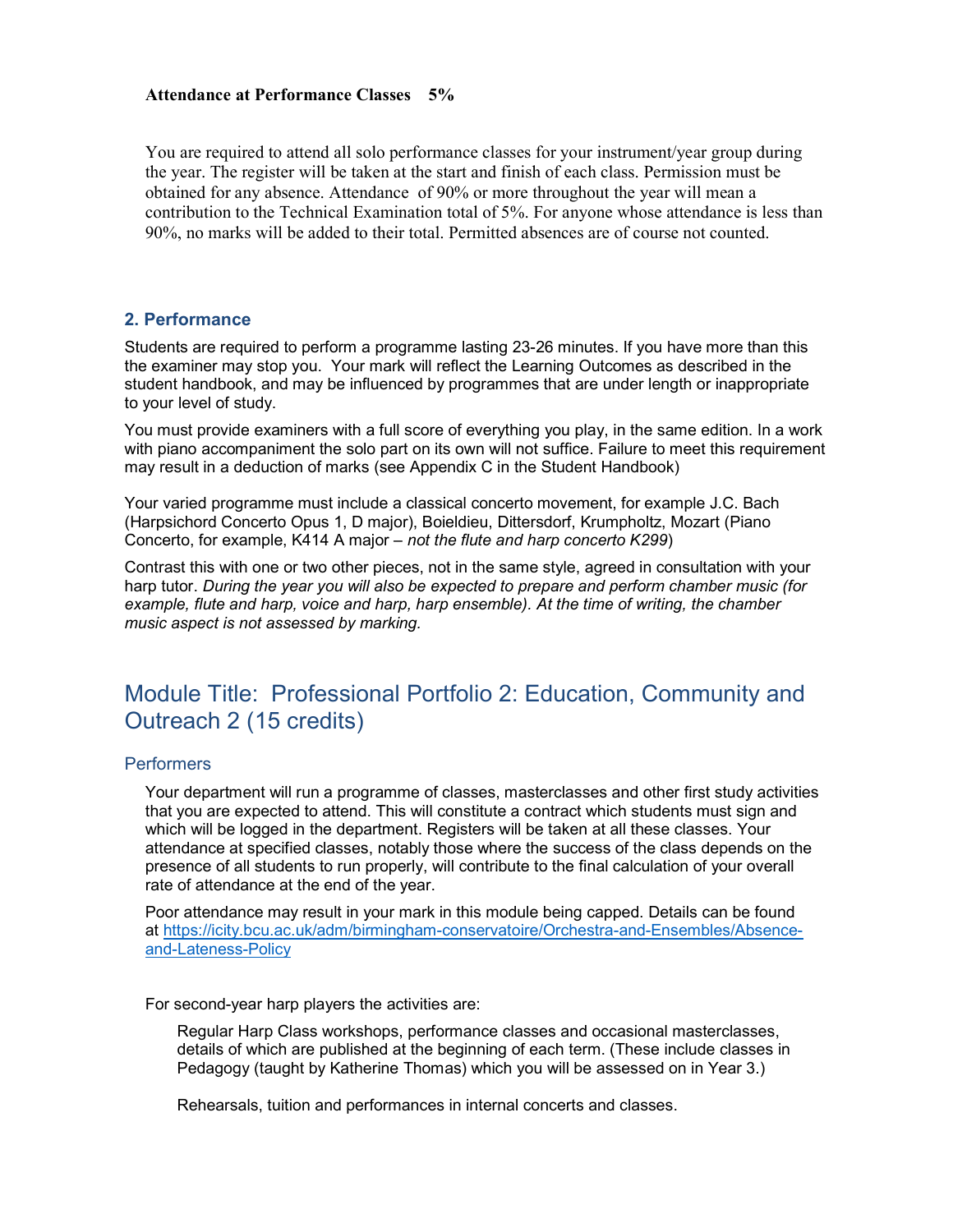Attendance at all rehearsals and performances in orchestras and other ensembles for which you have been selected by your Head of Department or his/her assistant.

#### Assessment

The summative assessment for this module relates to the devised group work in the Education, Community and Outreach workshops. In addition to the summative assessment, there is also an attendance requirement for this module. Students should read the module description carefully and note the penalties for unreliable attendance.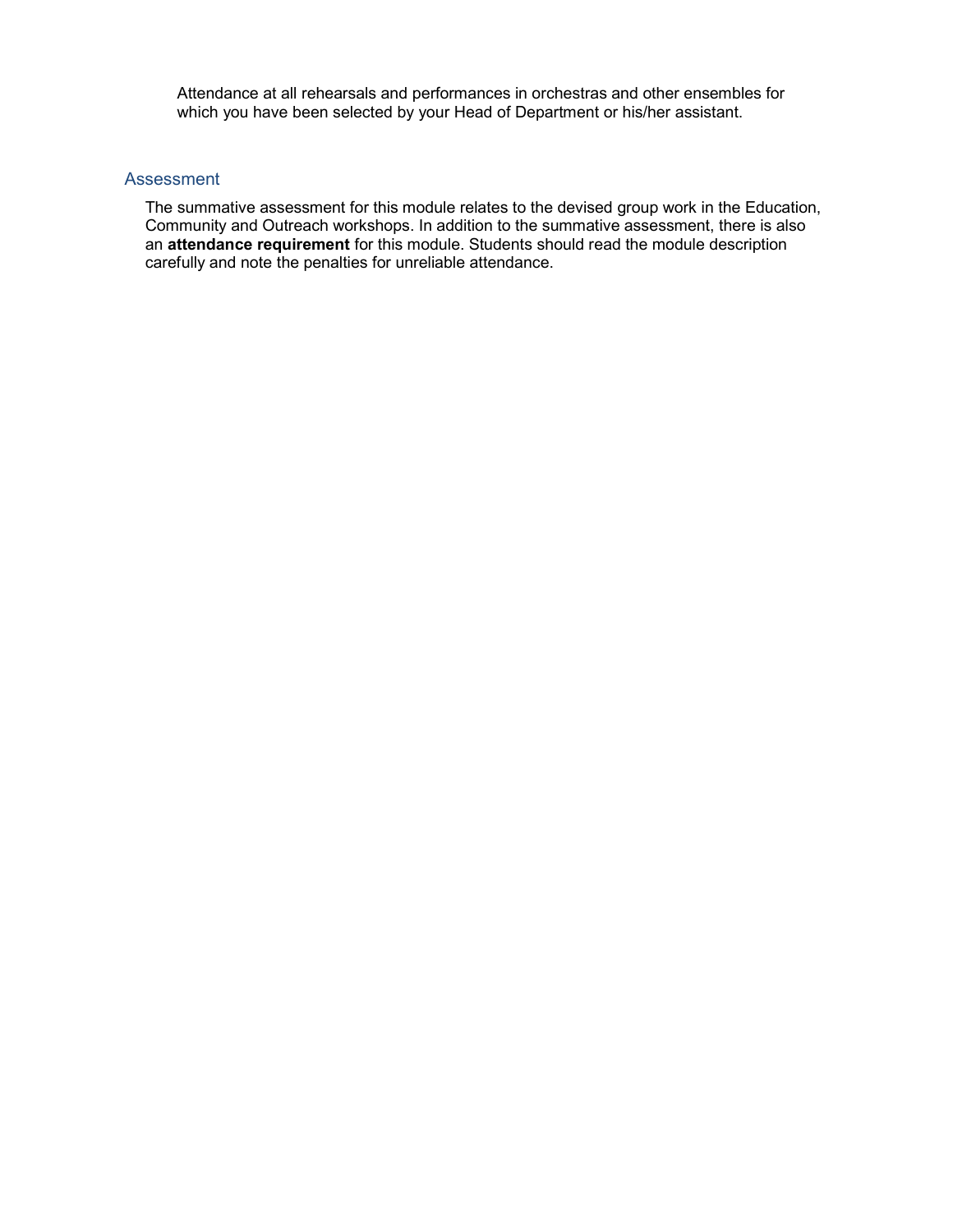### BMus Year 3

### Module Title: First Study Performance 3 (60 credits)

#### Assessment

Assignment 1: Techniques exam (40%)

Assignment 2: Recital (60%)

#### 1. Techniques exam

#### Studies 25%

One chosen from the list or equivalent as agreed with tutor:

| John Thomas          |  |
|----------------------|--|
| Salzedo              |  |
| Schmidt              |  |
| Posse                |  |
| <b>Sue Rothstein</b> |  |

Left Hand Study One of the Five Poetical Studies 6 Etudes 8 Concert Studies Dream Studies

#### Light Music 25%

Perform a pop or jazz piece (either published or the candidate's own arrangement) demonstrating an understanding of popular styles.

#### Sight Reading 25%

A quick study will be given to the student 30 minutes before the exam. This could include reading from a lead sheet, contemporary music and pop music, something you would be likely to get in a recording session.

#### Orchestral Excerpts 20%

Students to prepare three orchestral parts from the list as agreed with their tutor. Students will be advised three days before the exam which one work will be performed on the exam. The examiner may choose to hear only portions of the work.

| Donizetti      | Lucia di Lamermoor              |
|----------------|---------------------------------|
| Ravel          | Tzigane                         |
| <b>Strauss</b> | Don Juan                        |
| Stravinsky     | Symphony in 3 Movements         |
| Tchaikovsky    | Swan Lake                       |
| Wagner         | <b>Flying Dutchman Overture</b> |
| Wagner         | Tristan und Isolde              |
| Weber          | Invitation to the Dance         |

#### Attendance at Performance Classes 5%

You are required to attend all solo performance classes for your instrument/year group during the year. The register will be taken at the start and finish of each class. Permission must be obtained for any absence. Attendance of 90% or more throughout the year will mean a contribution to the Technical Examination total of 5%. For anyone whose attendance is less than 90%, no marks will be added to their total. Permitted absences are of course not counted.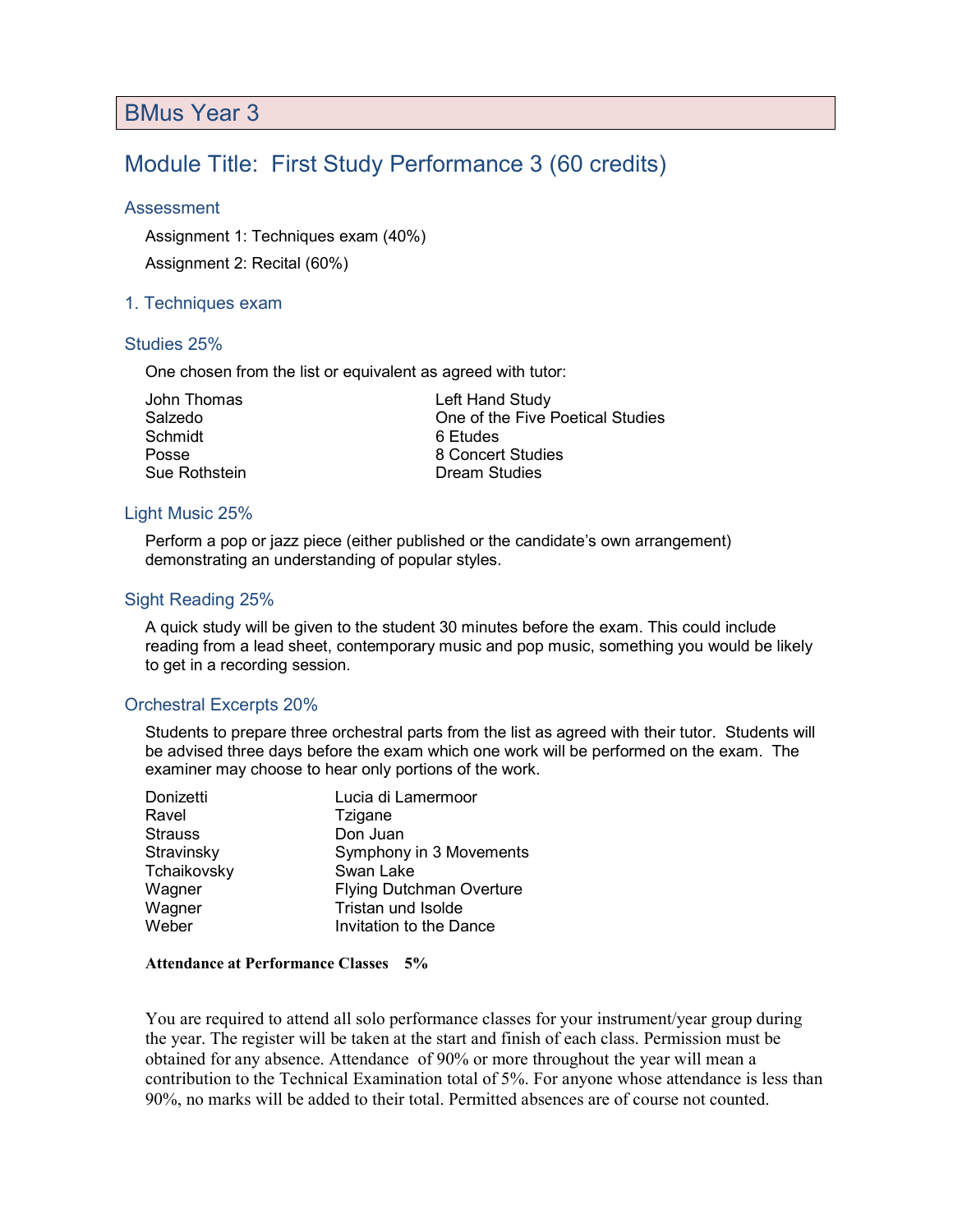#### 2. Performance

Students are required to perform a 30 minute programme at an advanced level, to include at least one piece from the harp's key romantic repertoire (for example, Fauré, Grandjany, Parish-Alvars, Pierné, Renié, Rota, Roussel, Salzedo, Spohr, Tournier) which could be a concerto movement performed with piano accompaniment (e.g. Gliere, Parish-Alvars, Pierné, Reinecke, Rodrigo).

The programme should also include a duet or trio with voice or melody instrument/s (excluding harp or piano). For example, Andy Scott Sonata, Alwyn's Naiades or Ravi Shankar's L'Aube Enchantée for Flute and Harp. Or, Bax or Debussy Trio, Saint-Saëns' Fantaisie for Violin and Harp, Ravi Shankar or Benjamin Frankel Sonata for Cello and Harp, or other approved piece of chamber music.

### Module Title: Professional Portfolio 3: Pedagogy (15 credits)

Katherine Thomas will teach four mini-courses on a 4-year rotation, during the Spring and Summer terms. In the Autumn term, the focus will be on orchestral and operatic playing. The skills learnt in the Spring-Summer mini courses include harmony, knowledge of chords and chord symbols, reading and making lead sheets, glisses (chordal glissandi from chord symbols, whole tone scale glissandi etc), realising figured bass on the harp and creating accompaniments in both classical and pop music, improvisation in a variety of styles and session work skills. All of these lessons will help you to create your own Handbook which will serve you particularly well when you graduate from Conservatoire. Pedagogy will be taught as a module in its own right, but the varied key skills learnt will also be integral to your future teaching practice and will form part of the assessment.

#### **Performers**

As in Years 1 and 2, the Strings Department will run a programme of classes, masterclasses and other first study activities that you are expected to attend. This will constitute a contract which students must sign and which will be logged in the department. Registers will be taken at all these classes. Your attendance at specified classes, notably those where the success of the class depends on the presence of all students to run properly, will contribute to the final calculation of your overall rate of attendance at the end of the year.

Poor attendance may result in your mark in this module being capped. Details can be found at https://icity.bcu.ac.uk/adm/birmingham-conservatoire/Orchestra-and-Ensembles/Absenceand-Lateness-Policy

For third-year harpists the activities are:

Regular Harp Class workshops, performance classes and occasional masterclasses, details of which are published at the beginning of each term (these include Pedagogy classes, taught by Katherine Thomas)

Rehearsals, tuition and performances in internal concerts and classes.

Attendance at all rehearsals and performances in orchestras and other ensembles for which you have been selected by Eleanor Turner or Katherine Thomas.

#### **Assessment**

50% of this module's mark is generated via a viva-voce. This will take place during the Techniques exam and will test the student's practical and theoretical pedagogical skills.

In addition to this assessment, this module also has an attendance requirement. Students must read the module document carefully, noting the penalties for unreliable attendance.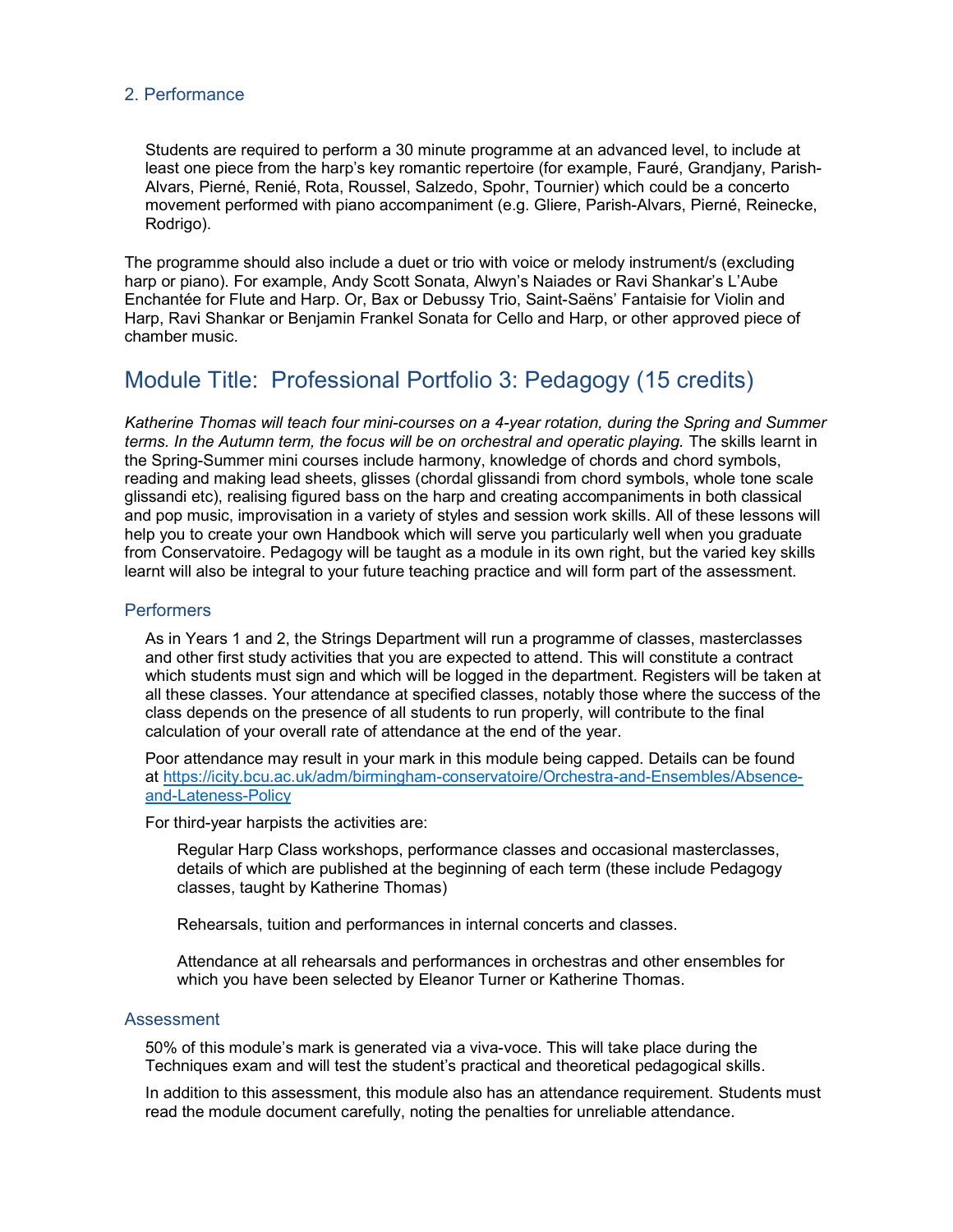The other 50% of the assessment for this module is the draft learning contract for the Major Project. There is a weekly whole-year-group lecture for the Professional Portfolio module that covers this side of the module and its assessment.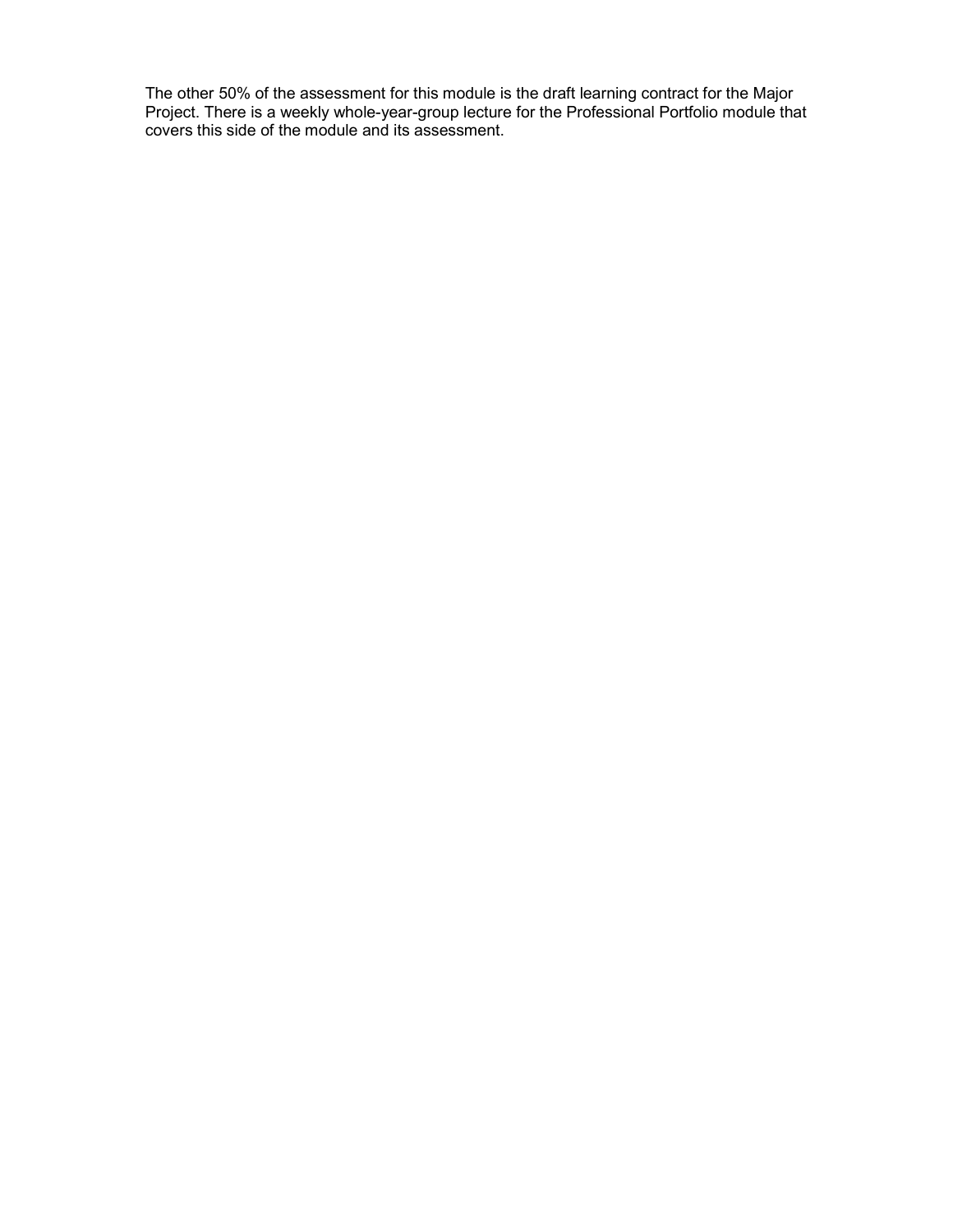### Module Title: Final Recital

As before, you must provide examiners with a full score of everything you play, in the same edition. In a chamber work, the solo part on its own will not suffice. Failure to meet this requirement may result in a deduction of marks (see Appendix C in the Student Handbook)

#### Choose one:

### Option 1:30 credits 30 minute recital

Free choice of programme, however you **must** include a contemporary work. The complete programme must be approved by the Principal Harp Tutor and the Head of Strings. The programme should last 25-30 minutes, which may include a break of up to 3 minutes. Students are strongly encouraged (though it is not compulsory) to perform from memory.

A recital that continues over 33 minutes is likely to be stopped by the examination panel. In the case of performances which underrun (i.e. less than 25 minutes long) the panel will use the marking guidelines to decide whether/how this should be taken into account when arriving at their mark.

### Option 2: 45 credits 40 minute recital

Free choice of programme, however you **must** include a contemporary work. The complete programme must be approved by the Principal Harp Tutor and the Head of Strings. The programme may include a major chamber work. The programme should last approximately 40 minutes (35-45 minutes), which may include an interval of up to 4.5 minutes (e.g. stage setting for a chamber work). Apart from chamber works, usually performed with music, students are strongly encouraged (though it is not compulsory) to perform from memory.

A recital that continues over 48 minutes is likely to be stopped by the examination panel. In the case of performances which underrun (i.e less than 35 minutes long) the panel will use the marking guidelines to decide whether/how this should be taken into account when arriving at their mark.

### Option 3: 60 credits 55 minute recital

Free choice of programme, however you **must** include a contemporary work. The complete programme must be approved by the Principal Harp Tutor and the Head of Strings. The programme may include a major chamber work. The programme should last approximately 55 minutes (50-60 minutes), which may include an interval of up to 6 minutes (e.g. stage setting for a chamber work). Apart from chamber works, usually performed with music, students are strongly encouraged (though it is not compulsory) to perform from memory.

A recital that continues over 63 minutes is likely to be stopped by the examination panel. In the case of performances which underrun (i.e less than 50 minutes long) the panel will use the marking guidelines to decide whether/how this should be taken into account when arriving at their mark.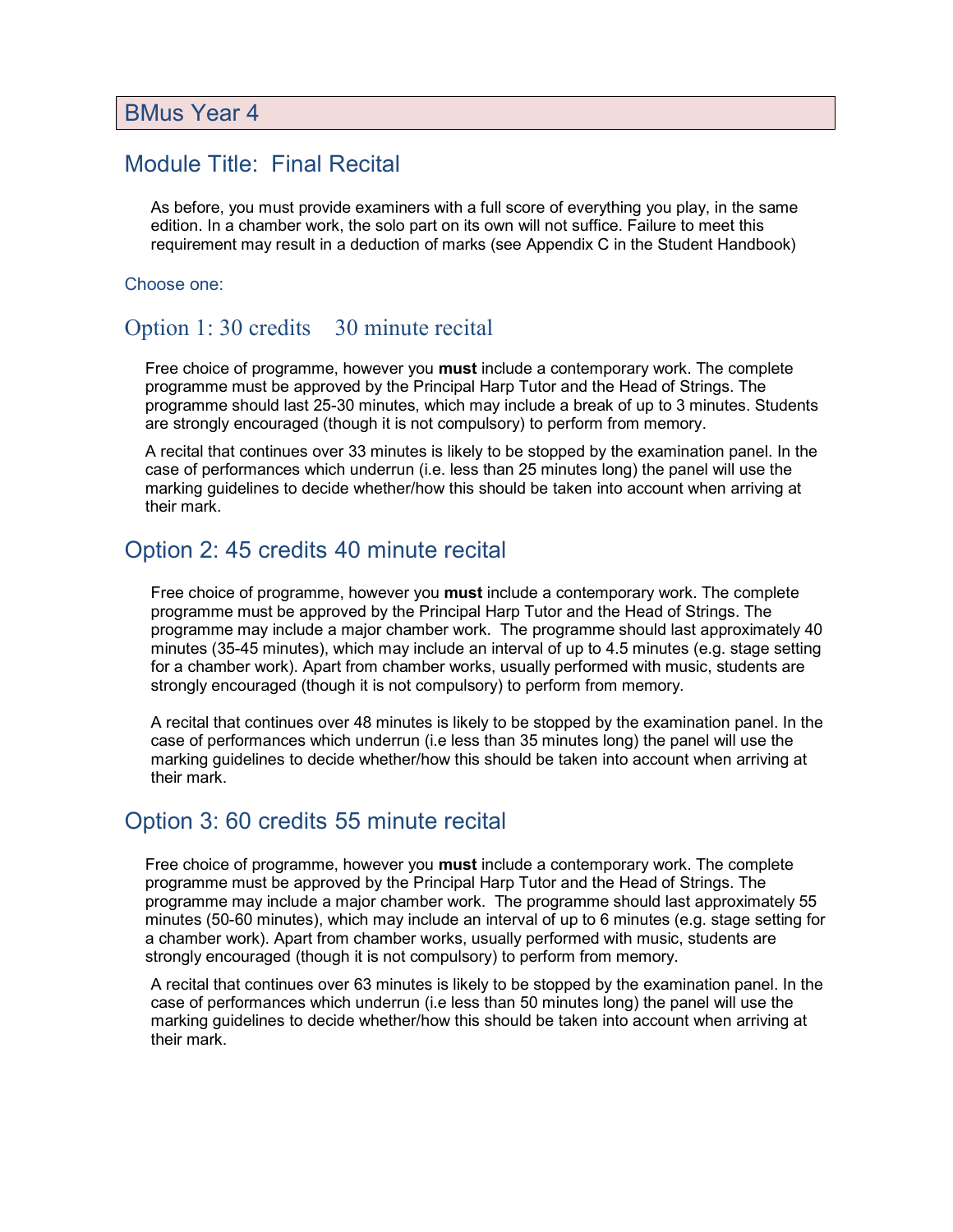## ALL EXAMINATIONS AND ASSESSMENTS, YEARS 1-4

You must provide examiners with a full score of everything you play, in the same edition. In a work with piano accompaniment the solo part on its own will not suffice. Failure to meet this requirement may result in a deduction of marks (see Appendix C in Student Handbook)

### Key Skills (Unassessed, Year 4)

A variety of sight-reading and other professional key skills (harmony, jazz, cheat sheets, figured bass and on-the-hoof accompaniment) will be covered.

Starting teaching, contracts for professional engagements, expectations and planning for gigs in the UK and abroad will be covered, together with practical advice and information: Musicians Union, United Kingdom Harp Association, Biography writing, Presentation of CV and website, Insurance, National Insurance and becoming Self-Employed. All of this advice, together with the key lessons from Orchestral Studies, Pedagogy and communal harp classes will be compiled by each student in their own personal Handbook.

#### Orchestral Excerpts (Year 4)

| Bartok         | Music for Strings, Percussion and Celeste |
|----------------|-------------------------------------------|
| Mahler         | Adagietto from Symphony No. 5             |
| <b>Strauss</b> | Ein Heldenleben                           |
| <b>Strauss</b> | Salome                                    |
| Wagner         | Tannhauser                                |
| Wagner         | Walkure                                   |